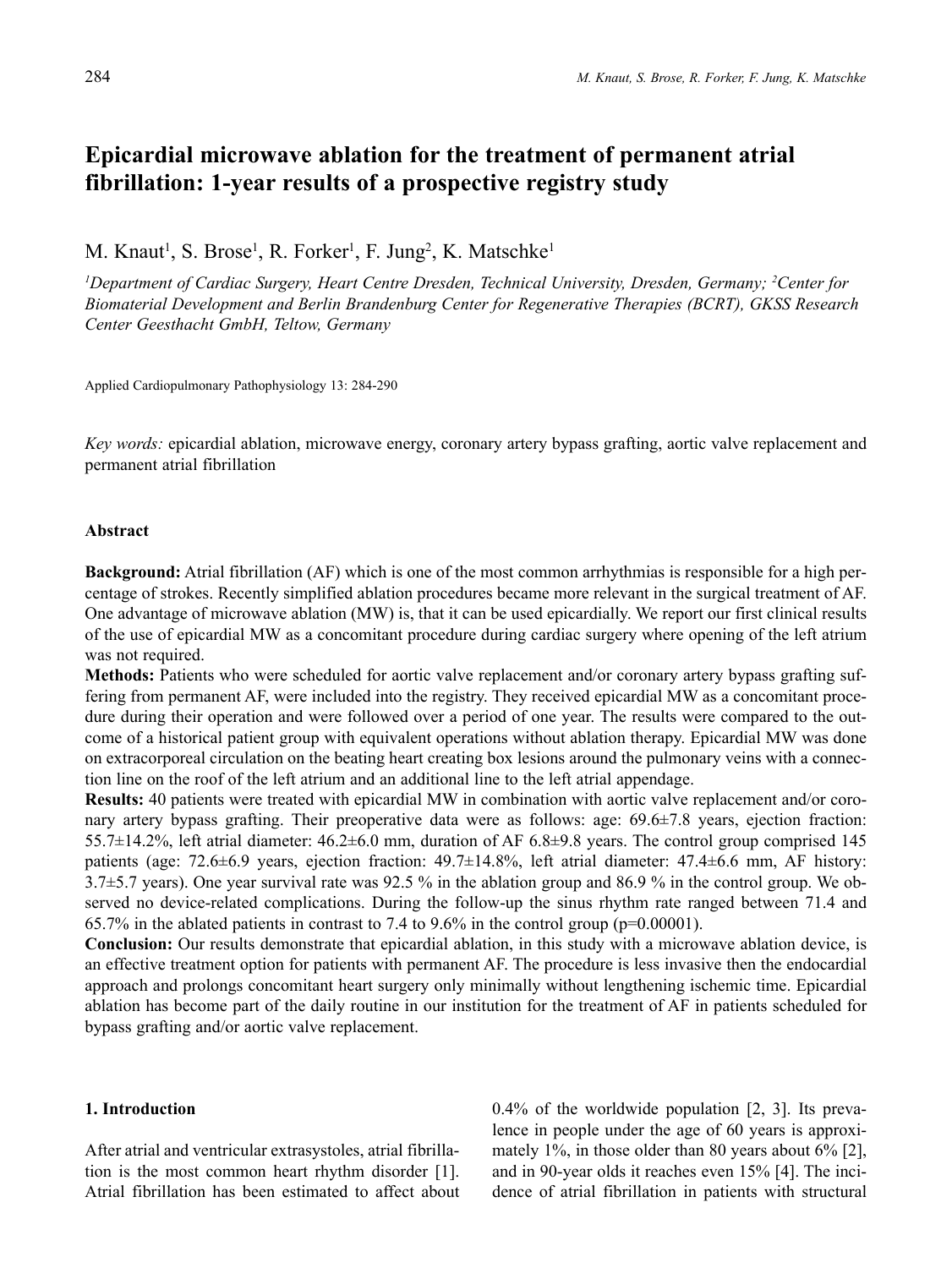heart disease is markedly higher. For example, 30% to 60% of the patients who require mitral valve surgery suffer from atrial fibrillation [1].

Especially in the left atrial appendage blood stasis occurs in case of atrial fibrillation when the atrium is no longer capable to actively eject blood into the ventricle by contraction. This results in the formation of thrombi that may embolize. Atrial fibrillation is made responsible for about 15% of all cases of strokes [5, 6]; these patients thus have significantly higher mortality rates than patients without atrial fibrillation [7, 8].

Both in surgical and interventional ablation procedures, the endocardial approach is the method of choice. It can be performed using different energy sources. However, several cardiac surgery procedures do not require opening of the atria (patients with coronary artery bypass grafting and/or aortic valve surgery). An additional opening of the left atrium to perform the endocardial ablation would necessitate additional bicaval cannulation and prolong the entire operation. In order to avoid this and still be able to treat atrial fibrillation, ablation strategies have been developed for epicardially ablation in recent years. Not all endocardially utilized energy sources are suitable for the epicardial approach, the microwave technique, however, has proved to be usable in the endocardial and epicardial approach. In this study we investigated the efficacy of epicardial microwave ablation during one year of follow-up in patients with permanent atrial fibrillation who were scheduled for coronary artery bypass grafting and/or aortic valve surgery.

### **2. Materials and methods**

This registry study was conducted following the rules of the Declaration of Helsinki, Somerset West 1996 and the guidelines of the European Forum for Good Clinical Practice [9]. The Ethics Committee of the Dresden University gave approval for the study. The purpose of this pilot study was to investigate the feasibility and efficacy of epicardial microwave ablation. The obtained data were compared to the outcomes of patients with permanent atrial fibrillation who had undergone comparable operations without an ablation procedure (Dresden registry). Primary endpoints of the study were restoration of sinus rhythm and death.

The general inclusion criteria to the study for both groups were: permanent atrial fibrillation with duration of at least one month, patients older than 18 years, and indication for coronary bypass graft and/or aortic valve surgery. Patients with paroxysmal or persistent atrial fibrillation were excluded.

The preoperative medication regimen was continued until the day of surgery (including aspirin and clopidogrel). Only patients on oral anticoagulation therapy were switched to low molecular weight heparin at the appropriate time.

#### *2.1 Peri-operative protocol*

Left atrial dimensions were measured by transthoracic or transoesophageal echocardiography prior to the operation. Furthermore, thrombus formation in the left atrial appendage was excluded by an intraoperative transesophageal echocardiogram.

## *2.2 Ablation procedure*

All patients were operated using extracorporeal circulation. The ablation treatment was performed on-pump on the beating heart before aortic cross-clamping.

The pericardial reflections at the pulmonary veins, superior and inferior vena cavae and the fibro-fatty tissue of the interatrial groove were bluntly dissected.

Then the transverse pericardial sinus was exposed. Epicardial microwave ablation was performed using a FLEX 4® probe. A continuous box lesion was created around each pulmonary vein pair. These two box lesions were connected by an ablation line along the left atrial roof through the transverse pericardial sinus. The ablation procedure was completed by a lesion line from the left-sided box lesion to the apex of the left atrial appendage (see Figure 1).

#### *2.3 Microwave ablation system*

The FLEX 4TM microwave surgical ablation device (Guidant Corp.; Santa Clara, CA, USA) was used to produce linear lesions on the epicardial surface. Ablations were performed for 90 s each with an output of 65 W. Details of the endocardial method have been described previously [10].

#### *2.4 Postoperative protocol*

Starting from the first postoperative day, patients received metoprolol to stabilize rhythm and, after re-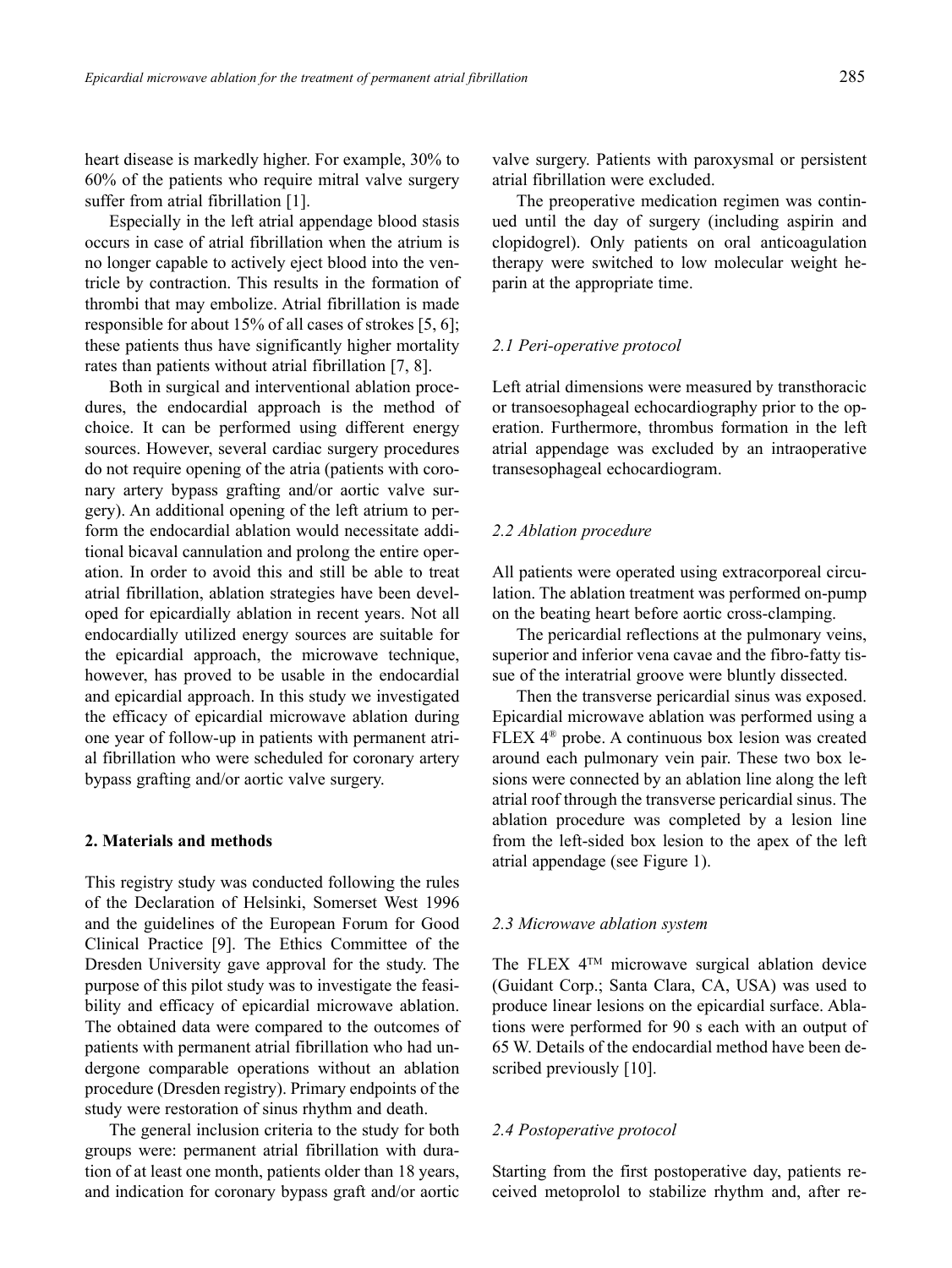

*Figure 1. Lesion line concept for epicardial ablation concept.*

moval of the chest tubes, anticoagulation therapy was switched from heparin to phenprocoumon aiming at a target INR of 2.0 to 2.5 for at least 6 months.

Heart rhythm was monitored daily up to postoperative day 10. Follow-up examinations were carried out at day 30, 90, 180 and 360 after surgery. Cardiac rhythm was evaluated with a 12-channel ECG and a continuous 24-hour Holter ECG at day 180 and 360. Early recurrences of atrial fibrillation up to postoperative day 90 were treated with up to two cardioversions.

# *2.5 Statistical analysis*

Mean values and standard deviations were given for all continuous data, and classified variables are presented in percentage frequency.

Probability of survival over time and overall survival rates were calculated using Kaplan-Meier analysis and compared with the (Mantel-Cox) log-rank test. Chi-square and two-tailed, unpaired Student's t-test (exact Fisher's test) were used for two sample analysis. Probability values less than 0.05 indicate a statistically significant difference (at the 5% level) between the ablation and the control group outcome.

# **3. Results**

So far, 40 patients (f: 18 / m: 22) who received epicardial ablation treatment (A) and 145 patients (f:  $49 / m$ : 96) without ablation, as controls (C), have been included into the registry.

Mean age at the time of enrollment was  $69.1 \pm 6.8$ years in the ablation group and 72.6±6.9 years in the control group. The duration of atrial fibrillation was 6.8±9.8 and 3.7±5.7 years, respectively. One patient in the ablation group (2.5%) with bradyarrhythmia had received a single chamber pacemaker 5 years prior to surgery; in the control group this happened in 15 patients (10.3%). Preoperative transthoracic echocardiography showed mean left atrial sizes of 46.2±6.0 mm and 47.4±6.6 mm as well as ejection fractions of 55.7 $\pm$ 14.2% and 49.7 $\pm$  14.8% in the ablation and control group, respectively. 72.5% and 80.7%, respectively, had a diagnosed coronary heart disease (p= 0.0239). Twenty-five patients of the control group and one patient of the ablation group came with a preoperative stroke while six patients and 49 had a history of myocardial infarction, resp..

The cardiovascular risk profile of both groups is shown in Table 1.

Surgeries conducted and conditions diagnosed are seen in Table 2.

The average duration of the operation was 2 hours and 55 minutes in the ablation group and 2 hours and 30 minutes in the control group.

Follow-up was complete in all but two patients from the ablation group (drop out rate 5%). In the control group the drop out rate was 7.6% (11 patients).

We observed no ablation procedure-related complications.

In the ablation group mortality during follow-up was 7.5% compared to 13.1% in the control group. There was no significant difference between the 1-year mortality rates in both groups (p>0.05, see Figure 2).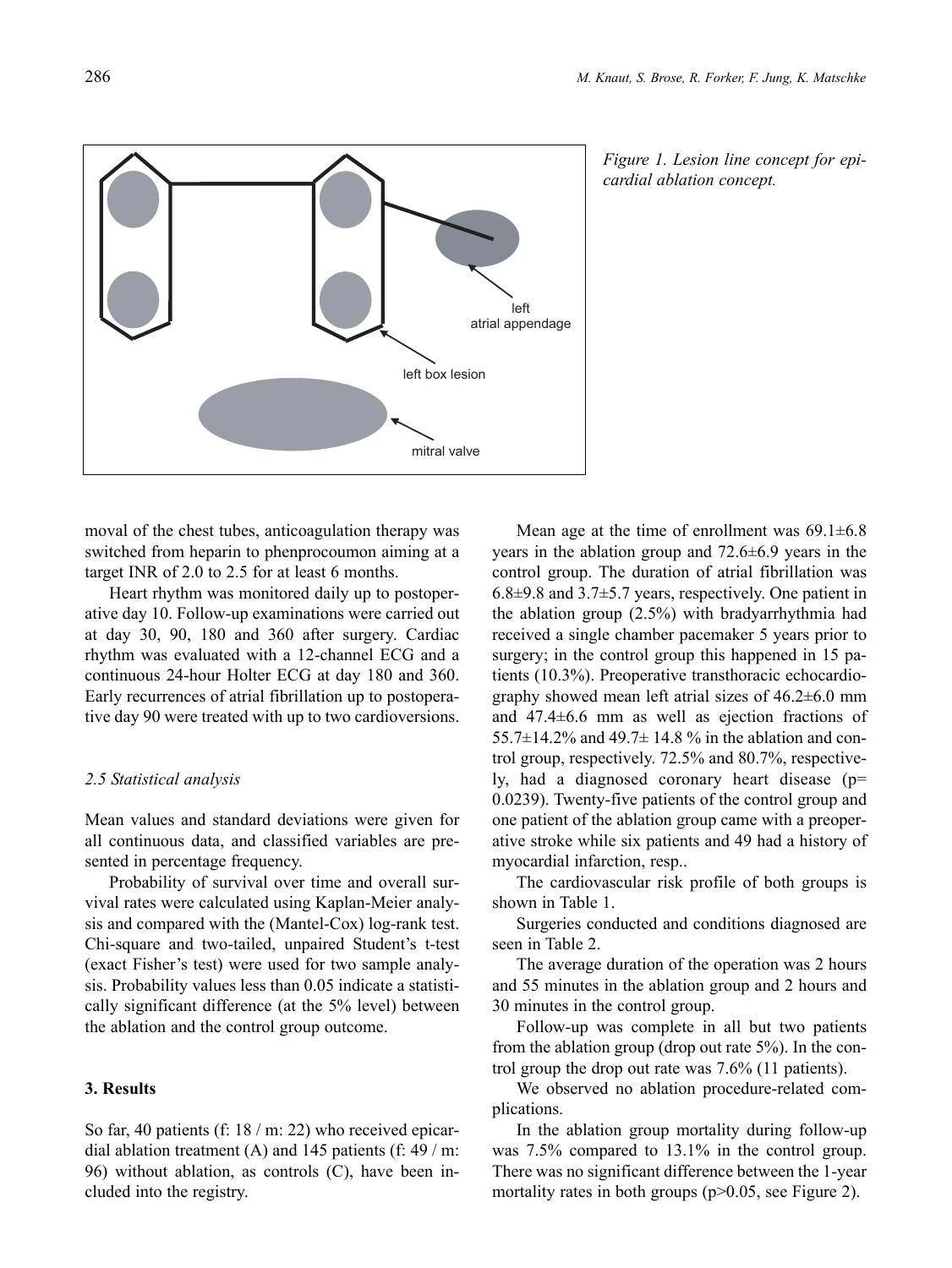|                             | <b>Ablation group</b> | Control group  | p      |
|-----------------------------|-----------------------|----------------|--------|
| n                           | 40                    | 145            |        |
| Type 2 diabetes<br>mellitus | 15 (37.5%)            | 75 (51.7 %)    | 0.111  |
| Arterial hyper-<br>tension  | 35 (87.5%)            | 121 $(83.4\%)$ | 0.5326 |
| Pulmonary hyper-<br>tension | 13 (32.5%)            | 59 (40.7%)     | 0.3469 |
| Hyperlipidemia              | $32(80.0\%)$          | $105(72.4\%)$  | 0.3325 |
| Obesity                     | $22(55.0\%)$          | $100(69.0\%)$  | 0.0989 |
| Nicotine abuse              | 11(27.5%)             | 56 (38.6%)     | 0.1951 |

*Table 1: Comparison of cardiovascular risk factors.*

*Table 2: Overview over conducted surgeries and diagnosed conditions with statistical analysis.*

|                                                                     | <b>Ablation</b><br>group<br>$(n=40)$ | Control<br>group<br>$(n=145)$ | р      |
|---------------------------------------------------------------------|--------------------------------------|-------------------------------|--------|
| Coronary artery<br>bypass surgery                                   | 25                                   | 85                            | 0.0011 |
| Aortic valve replace-<br>ment surgery                               | 10                                   | 42                            | 0.4659 |
| Coronary artery by-<br>pass and aortic valve<br>replacement surgery | 5                                    | 18                            | 0.9883 |
| Biological valve<br>prosthesis                                      | 13                                   | 40                            | 0.5428 |

Success rates, defined as maintenance of sinus rhythm at all follow-up dates, were at least more than 5 times higher in patients in the ablation group than in the non-ablated group (Table 3). After one year, 65.7% of the ablated patients were in sinus rhythm compared to  $9.6\%$  in the control group ( $p=0.000001$ ).

Cardioversions performed in 4 patients of the ablation group were successful, i.e. these patients showed stable sinus rhythm at all subsequent follow-up dates. In 5 patients a cardioversion could not be performed (non compliance of the patients). None of the 8 cardioversions performed in the control group, done in the first 30 days, were successful.

Postoperative pacemaker implantation was necessary in 5 patients of the ablation group and 15 patients of the control group.



*Figure 2. Cumulative survival rates in the ablation group (n=40) and in the control group without ablative treatment (n=145) (Kaplan Meier analysis).*

*Table 3: Incidence of sinus rhythm in both groups after 90, 180 and 360 days.*

|          | <b>Ablation group</b> | Control group |
|----------|-----------------------|---------------|
| 90 days  | 71.4%                 | 74%           |
| 180 days | 66.7%                 | $8.0\%$       |
| 360 days | 65.7%                 | $9.6\%$       |

Sinus rhythm and mortality as well as the number of implanted pacemakers and cardioversions are compiled in Table 4.

#### **4. Discussion**

The study demonstrates that epicardial ablation, in this study with a microwave ablation device, is able to restore sinus rhythm with more than acceptable rate (65.7%) in patients with permanent atrial fibrillation. The success rates after ablation (between 65.7 and 71.4%) considerably exceed  $(p=0.000001)$  the spontaneous conversion rates of 7.4% to 9.6% at all time points of follow-up.

The rates of restored sinus rhythm after operations without ablation treatment have been reported to be between 0% and 27% [7, 11, 12, 13].

The results of epicardial microwave ablation are not inferior to the 1-year success rates of the endocardial approach using microwave energy (success rates between 52% and 88% [10, 14], depending on the type of heart surgery). Our findings are also able to com-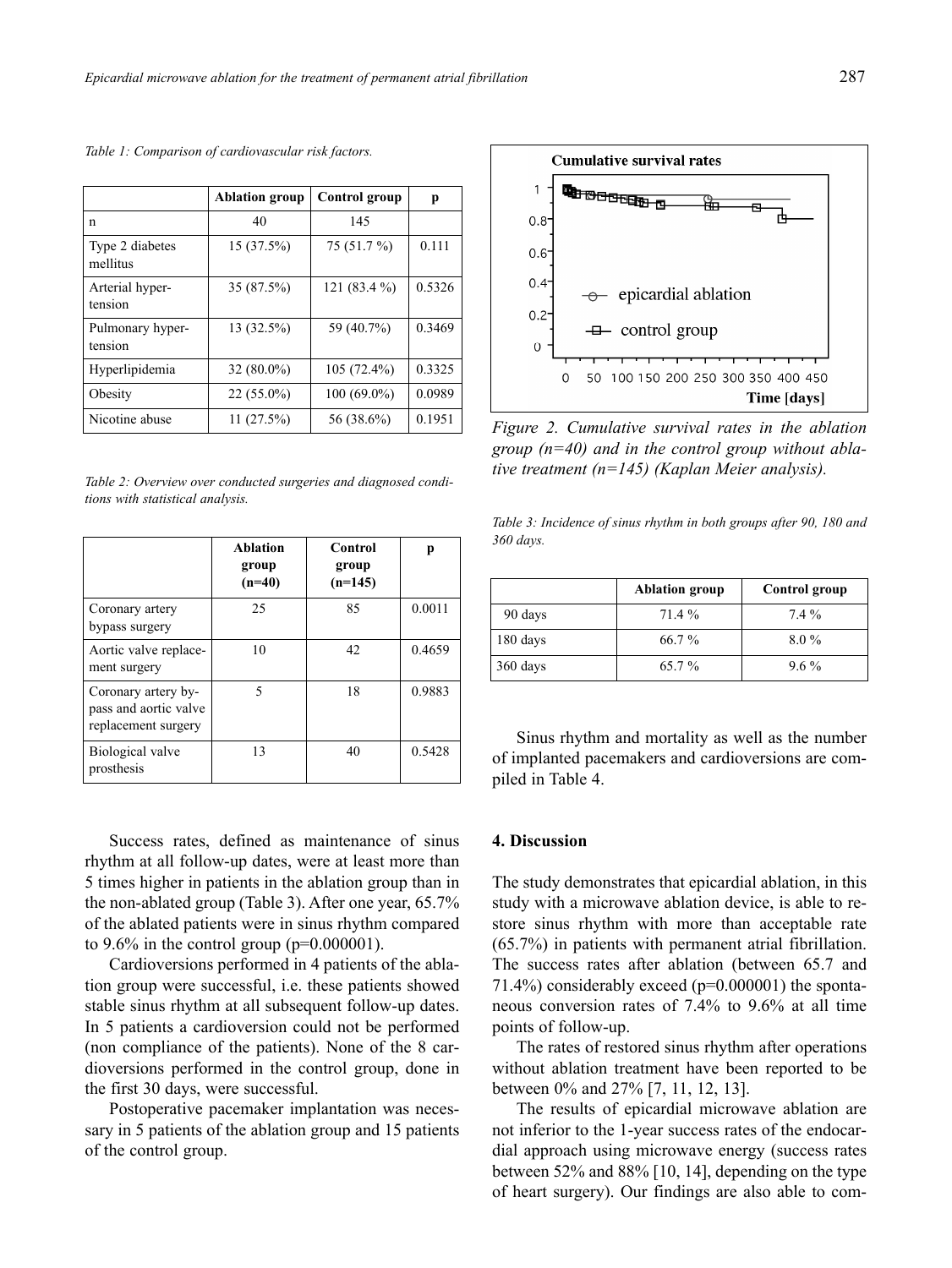| $2=145$ ). | le 4: Sinus rhythm maintenance, atrial fibrillation, atrial flutter, pacemaker implantations, cardioversion |    |     |
|------------|-------------------------------------------------------------------------------------------------------------|----|-----|
|            | Post-operative days                                                                                         |    |     |
|            | 30                                                                                                          | 90 | 180 |

Table 4: Sinus rhythm maintenance, atrial fibrillation, atrial flutter, pacemaker implantations, cardioversions, mortality and loss of patients (A=  $40/$ 

|                     | 30         | 90         | 180        | 360        |
|---------------------|------------|------------|------------|------------|
|                     | A/C        | A/C        | A/C        | A/C        |
| $\mathbf n$         | 39 / 139   | 38 / 122   | 38 / 113   | 37/115     |
| Deaths              | 1/6        | 2/9        | 0/17       | 3/19       |
| Absence             | 0/0        | 3/14       | 2/15       | 2/11       |
|                     |            |            |            |            |
| Sinus rhythm        | 22/12      | 25/9       | 24/9       | 23/11      |
| Atrial fibrillation | 16/126     | 10/113     | 12/104     | 12/103     |
| Atrial flutter      |            |            |            |            |
| $-$ typical         | 0/1        | 0/0        | 0/0        | 0/1        |
| - atypical          | 0/0        | 0/0        | 0/0        | 0/0        |
|                     |            |            |            |            |
| PM implantation     | 3/15       | $3/15$     | 4/11       | 5/15       |
|                     |            |            |            |            |
| Cardioversion       | 3/7        | 0/0        | 1/0        | 0/1        |
|                     |            |            |            |            |
| Sinus rhythm [%]    | 57.9 / 8.6 | 71.4 / 7.4 | 66.7 / 8.0 | 65.7 / 9.6 |

pare with results of other ablation studies using other energy sources and vary only slightly from those results achieved with the traditional MAZE procedure [15, 16, 17, 18]. Moreover, the clinical findings of this study clearly disprove conclusions from animal experiments [19] that epicardial microwave ablation is not effective.

The advantage of the epicardial approach is that ablation can be performed on the heart`s surface, leaving the endocardium intact and so minimizing the risk of postoperative thromboembolic or bleeding complications [20]. The microwave probes allow energy delivery in only one direction enabling epicardial ablation at the posterior surface of the heart. Collateral damage of the surrounding tissue can be largely ruled out. A rapid temperature decrease at a distance of 5 mm from the probe prevents the surrounding tissue (especially the circumflex coronary artery) from being involved [21].

Nevertheless, complications are imaginable. It is an additional intervention that prolongs operation time compared to a stand-alone heart surgery. However, in contrast to the 60 - 90 minutes of additional crossclamp time required for the classical MAZE procedure, the 15 - 20 minutes required for epicardial ablation is merely a minor prolongation that does not lengthen ischemic time. Pulmonary vein isolation is technically challenging and comprises the risk of injury of these structures. Atrial perforation with subsequent bleeding or injury of coronary vessels caused by incorrect epicardial application, are possible complications. Finally, with this method the pericardial reflections around the venae cavae and pulmonales must be dissected very carefully which can be difficult in case of a thick layer of fatty tissue. However, none of the described possible procedure-related complications occurred during this pilot study.

The epicardial approach restricts access to the ablation sites usually targeted in classical lesion concepts. This means that the usual ablation line to the posterior mitral valve annulus performed in the endocardial setting can not or only restrictedly be done from the outside due to the coronary arteries located close to the annulus.

The mortality rate in the ablation group was 7.5% at one year. These 3 patients had been classified to have a high risk according to the EuroSCORE riskstratification model with a mean score of 9.3; one patient had a high EuroSCORE of 13 indicating a markedly higher peri- and postoperative risk. Similar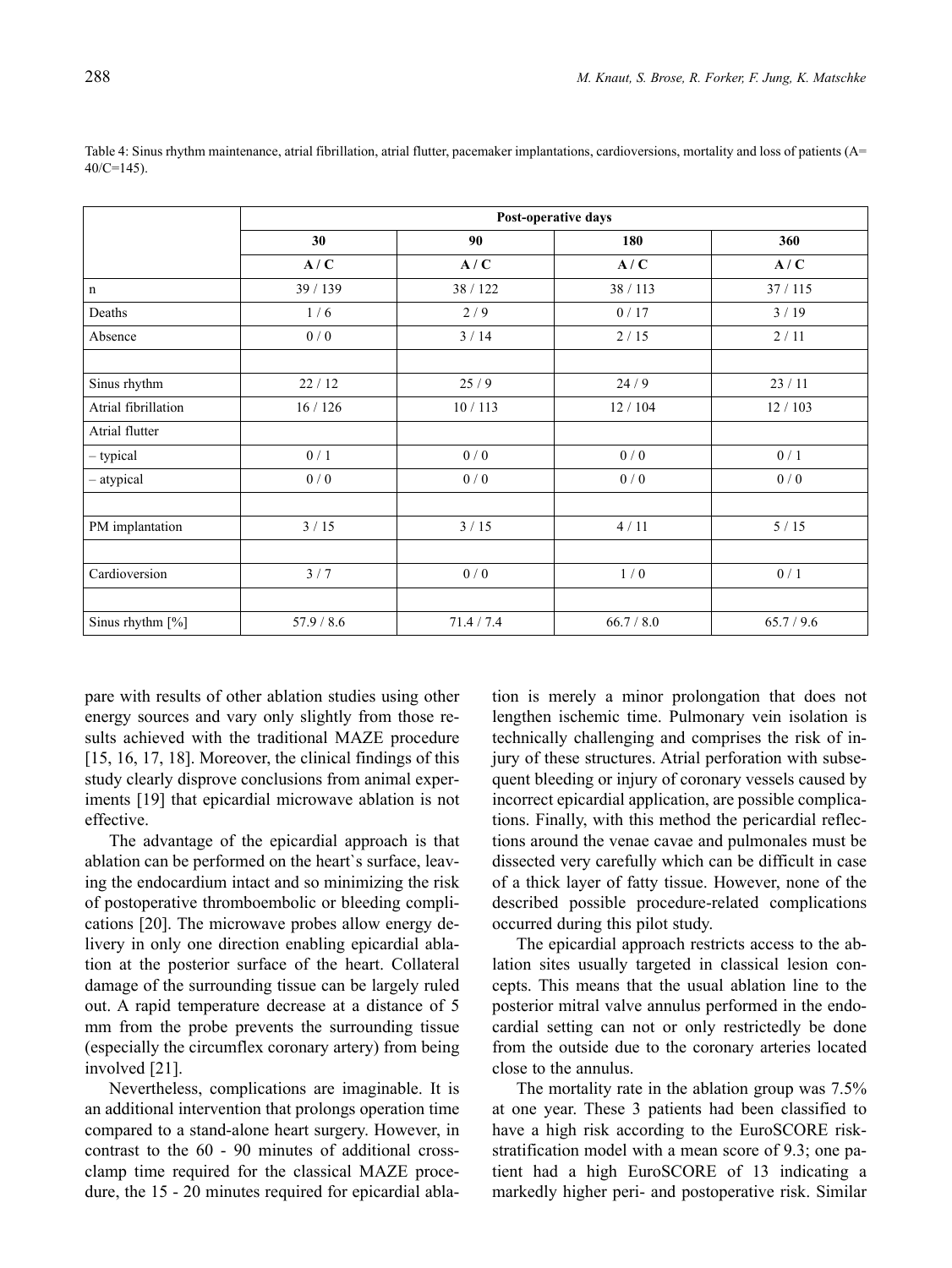mortality rates of 7.8%, 12.3% and 13% respectively, have been found in different studies with radiofrequency ablation within a 1-year time period [3, 20, 22]. In one prospective registry study, it could be shown that endocardial microwave ablation treatment does not raise peri- and postoperative mortality. Rather, a significant decrease in mortality after two years was found in comparison to a control group who had undergone similar heart surgeries without additional ablation treatment [23]. Other studies demonstrate similar results [7, 24].

The postoperative pacemaker implantation rate was 10% in the ablation group in correspondence with rates of 9% [25], 11% [3] and 14% [19], that have been reported to date after radiofrequency ablation, and was slightly lower than in the control group (17.2%). Consequently, epicardial microwave ablation did not lead to a higher incidence of pacemaker implantations, as compared to other ablation procedures or stand-alone heart surgeries. However, the need of a dual chamber pacemaker after ablation can be judged as a success, because the patient has regained his sinus rhythm.

## **5. Limitations of the registry**

There was some variance in the preoperative clinical parameters documented for the two patient groups in this study. The mean duration of atrial fibrillation in the control group and the ablation group was 3.7 and 6.8 years, respectively. Hence, atrial fibrillation had been present in patients of the ablation group almost twice as long as in those of the control group. The longer the duration of atrial fibrillation, the more likely it is that structural and electrophysiological changes are manifested [9, 26]. This so called structural and electrical remodeling is made responsible for the development of chronic atrial fibrillation by causing the atrial myocardium to independently maintain circulation of multiple reentry wavelets without the influence of trigger mechanisms. On the other hand, the patients of the control group were on average 3 years older than the patients of the ablation group. It is not possible to estimate to what extent these two inhomogenities may have influenced the outcome. However, one might speculate, that the large difference in atrial fibrillation duration between the two groups is more significant than the comparatively small age difference so that, in a randomized study, the success rate difference between these groups should tend to be larger instead of smaller.

Randomization of the patients for this registry was not possible since all patients of the control group had been enrolled consecutively before the epicardial ablation treatment study functioning as a historical control.

# **6. Conclusion**

Our data of this registry for the first time demonstrate that epicardial microwave ablation is an effective treatment option for patients with permanent atrial fibrillation. The procedure is less invasive then the endocardial approach and prolongs concomitant heart surgery only minimally without lengthening ischemic time. Because this pilot study has excellently shown that epicardial microwave ablation is an effective instrument to restore sinus rhythm without any procedure-related complications or deaths, a prospective, randomized, controlled trial will be carried out to confirm the results of this study.

### **References**

- 1. Kannel WB, Abbott RD, Savage DD, Mc Namara PM. Epidemiologic features of chronic atrial fibrillation: the Framingham Study. New Engl J Med 1982; 306: 1018-1022
- 2. Fuster V, Ryden LE, Asinger RW, Cannom DS, Crijns HJ, Frye RL, Halperin JL, Kay GN, Klein WW, Levy S, McNamara RL, Prystowsky EN, Wann LS, Wyse DG, Gibbons RJ, Antman EM, Alpert JS, Faxon DP, Fuster V, Gregoratos G, Hiratzka LF, Jacobs AK, Russell RO, Smith SC, Klein WW, Alonso-Garcia A, Blomstrom-Lundqvist C, De Backer G, Flather M, Hradec J, Oto A, Parkhomenko A, Silber S, Torbicki A. American College of Cardiology/American Heart Association/European Society of Cardiology Board: ACC/AHA/ESC guidelines for the management of patients with atrial fibrillation: executive summary. J Am Coll Cardiol 2001; 38: 1231-1266
- 3. Sie HT, Beukema WP, Misier ARR, Elvan A, Ennema JJ, Haalebos MMP, Wellens HJJ. Radiofrequency modified maze in patients with atrial fibrillation undergoing concomitant cardiac surgery. J Thorac Cardiovasc Surg 2001; 122: 249-256
- 4. Schönfelder A, Rupp P, Zern T. Ursachen und medikamentöse Therapie von Vorhofflimmern und Vorhoffflattern. Schweiz Med Forum 2006; 6: 145-153
- 5. Benjamin EJ, Wolf PA, D´Agostino RB, Sibershatz H, Kannel WB, Levy D. Impact of atrial fibrillation on the risk of death: the Framingham Heart Study. Circulation 1998; 98: 946-952
- 6. Ezekowitz MD, Netrebko PI. Anticoagulation in management of atrial fibrillation. Curr Opin Cardiol 2003; 18: 26-31
- 7. Quader MA, McCarthy PM, Gillinov AM, Alster JM, Cosgrove DM, Lytle BW, Blackstone EH. Does preoperative atrial fibrillation reduce survival after coronary bypass grafting? Ann Thorac Surg 2004; 77: 1514-1524